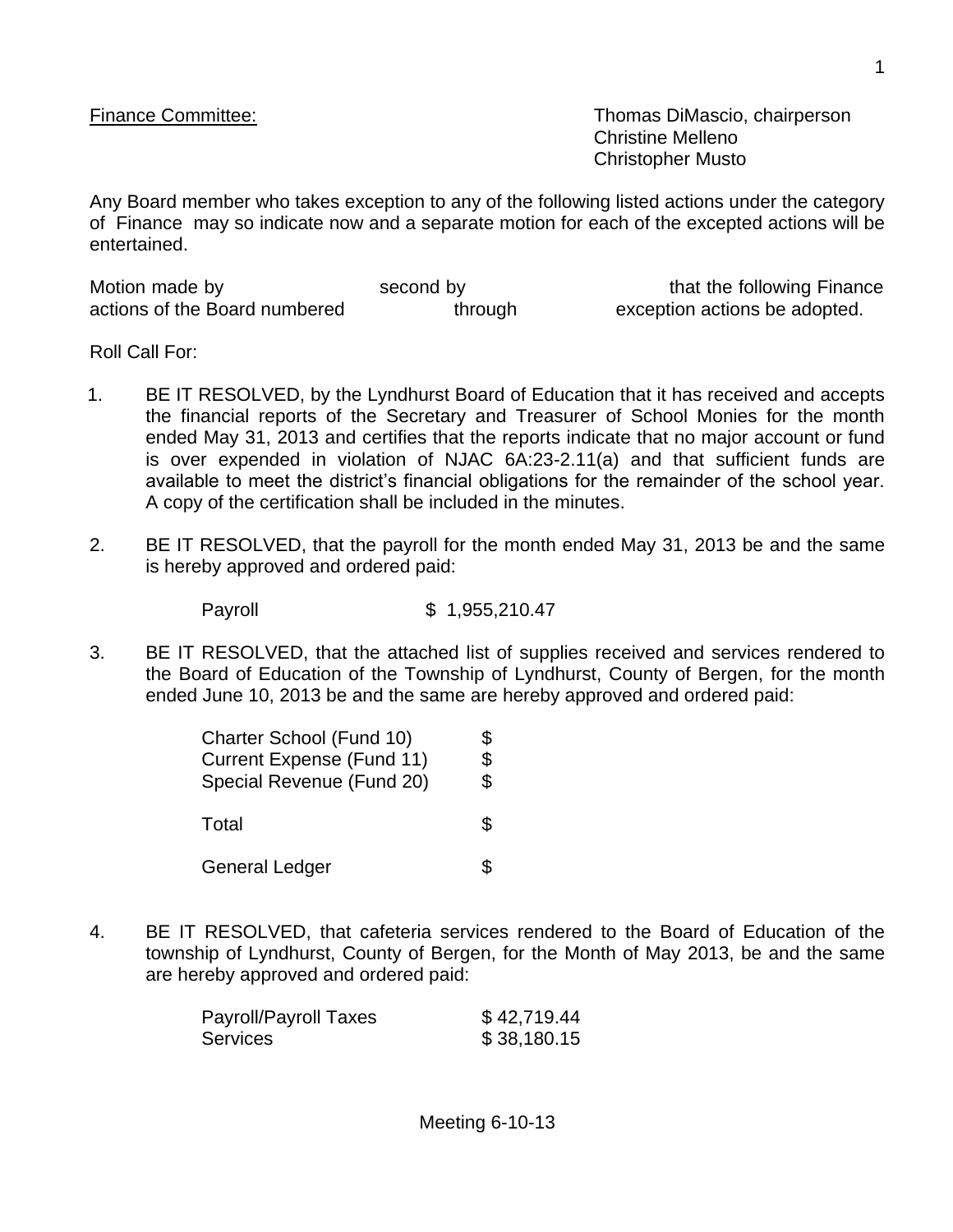- 5. BE IT RESOLVED, that the Lyndhurst Board of Education approve the attached transfers for the month of May 2013.
- 6. BE IT RESOLVED, that the Lyndhurst Board of Education contract with System 3000 for consulting services and software support for the 2013-2014 school year in the amount of \$21,424.00.
- 7. BE IT RESOLVED, that the Lyndhurst Board of Education contract with the South Bergen Jointure Commission for the use of three (3) classrooms at Jefferson, Roosevelt and Franklin Schools for the 2013-2014 school year at a fee of \$100,840.00, payments made in ten (10) equal monthly installments of \$10,084.00 starting September 1, 2013 to June 1, 2014.
- 8. BE IT RESOLVED, that the Lyndhurst Board of Education renew their District Prescription Drug Program contract with Horizon Blue Cross Blue Shield of New Jersey for the 2013-2014 school year, at the following rates:

| Traditional |  |  |
|-------------|--|--|
| \$220.83    |  |  |
| \$497.33    |  |  |
| \$270.31    |  |  |
|             |  |  |

- 9. BE IT RESOLVED, that the Lyndhurst Board of Education enter into a service agreement for the 2013-2014 school year with the Bergen County Special Services School District (BCSSSD) to provide auxiliary services as outlined in Chapter 192/193 Laws of 1977, and shall be limited to instruction, evaluation, and the necessary equipment supplies, administration and supervision inherent in providing Compensatory Education, English as a Second Language, Supplemental Instruction, Home Instruction, Examination and Classification and Speech Correction to eligible students attending non-public school within the public school district in accordance with N.J.S.A. 18A:46A, 6,8.9 et seq. (Laws of 1977, Chapter 192) and the rules and regulations governing auxiliary services to nonpublic schools.
- 10. BE IT RESOLVED, that the Lyndhurst board of Education, upon recommendation of David DiPisa, School Business Administrator, that since Maschio's Food Services, Inc., Flanders, NJ, is performing the services under the contract for the food service program in an effective and efficient manner, Maschio's Food Services, Inc.'s contract dated June 2013 for the food service program for the period commencing on July 1, 2013 and ending on June 30, 2014; and

BE IT FURTHER RESOLVED, that the contract shall include a flat management fee to be paid to Maschio's Food Services, Inc. in the amount of \$20,844.00 payable in monthly installments of \$2,084.40 per month commencing on September 1, 2013 and ending June 30, 2014.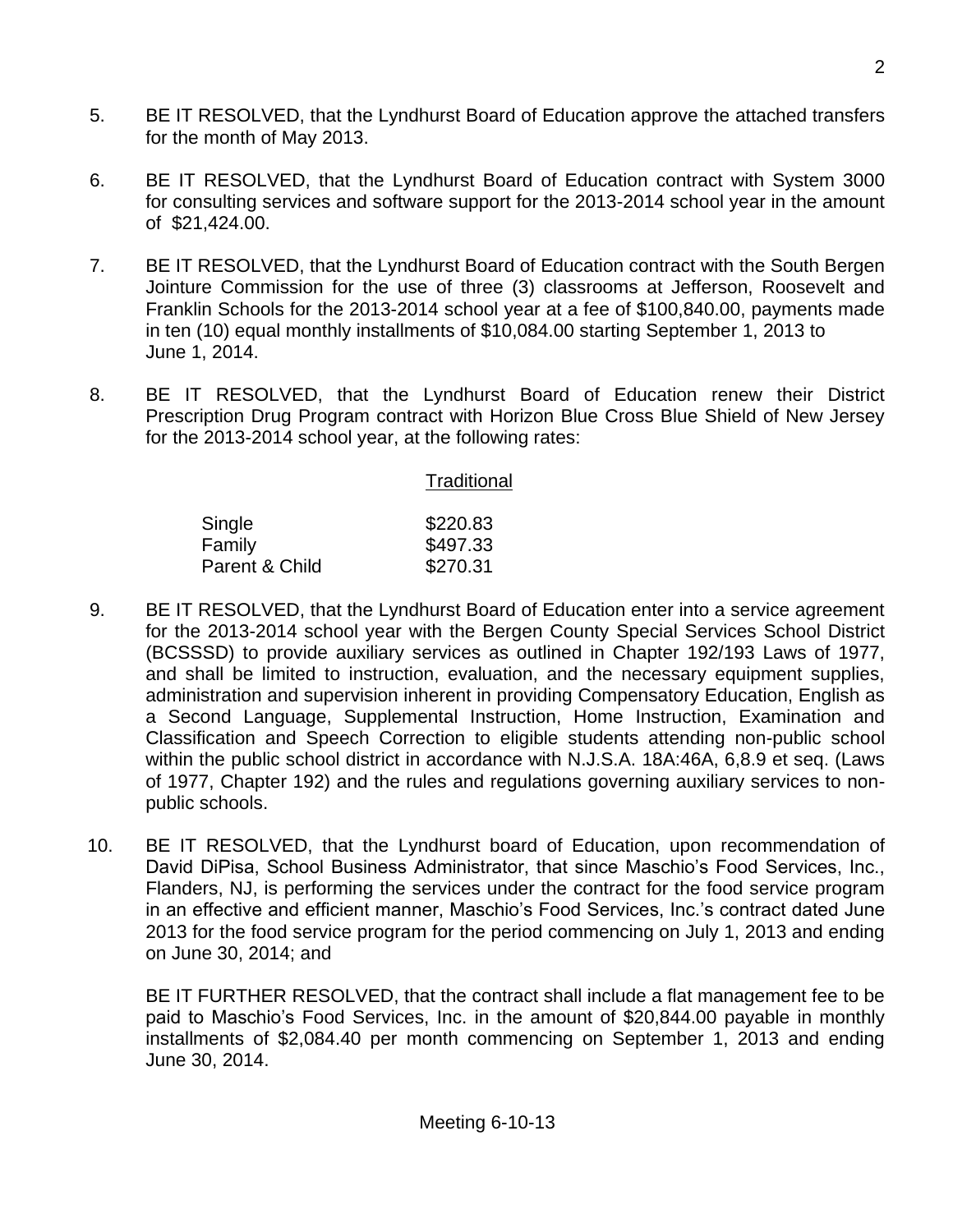BE IT FURTHER RESOLVED, that Maschio's Food Services, Inc. guarantees a return of \$20,000.00 including the administrative/ management fee and that in the event the program costs exceed the total revenues from all sources, Maschio's Food Services, Inc. shall be responsible for any losses incurred; and

BE IT RESOLVED, that the contract for the management of the School Food Service Program has been approved pending approval by the Bureau of Child Nutrition, State of New Jersey. All requirements have been met in accordance with state and federal statures and regulations.

11. BE IT RESOLVED, that the Lyndhurst Board of Education authorize the School Business Administrator to invest school district funds within statutory limitations.

BE IT FURTHER RESOLVED, that the Lyndhurst Board of Education approve the district's participation in the Bergen County Banking Consortium (BCBANC) from July 1, 2013 through June 30, 2014 and authorize the School Business Administrator to serve as a trustee.

BE IT FURTHER RESOLVED, that the Lyndhurst Board of Education designate TD Bank and Capital One Bank as the banks for deposits and withdrawals for the General Account, Agency Remittance Account, Payroll Account, Athletic Account, Lyndhurst High School Account, Lyndhurst Elementary Schools Account, Lyndhurst Project Graduation Account, Lyndhurst Cafeteria Account, Summer Payment Plan Account, Fred O. & Theresa Taub Scholarship Fund Account.

BE IT FURTHER RESOLVED, that the Lyndhurst Board of Education approve the designated signatures on the above accounts.

- 12. BE IT RESOLVED, that the Lyndhurst Board of Education approve the contract with APEX Computer Systems LLC (Technology Consultants for the 2013-2014 school year in the amount of \$107,100.00.
- 13. BE IT RESOLVED, that the Lyndhurst Board of Education establish a capital reserve account.

WHEREAS, NJSA 18A:21-2, 18A:7G-31, and NJSA 18A:7F-41 permit a Board of Education to establish and/or deposit into certain reserve accounts at year end, and

WHEREAS, the aforementioned statues authorize procedures, under the authority of the Commissioner of Education, which permit a board of education to transfer unanticipated excess current revenue or unexpended appropriations into reserve accounts during the month of June by board resolution, and

WHEREAS, the Lyndhurst Board of Education wishes to transfer an amount to exceed \$500,000 unanticipated excess current year revenue or unexpended appropriations from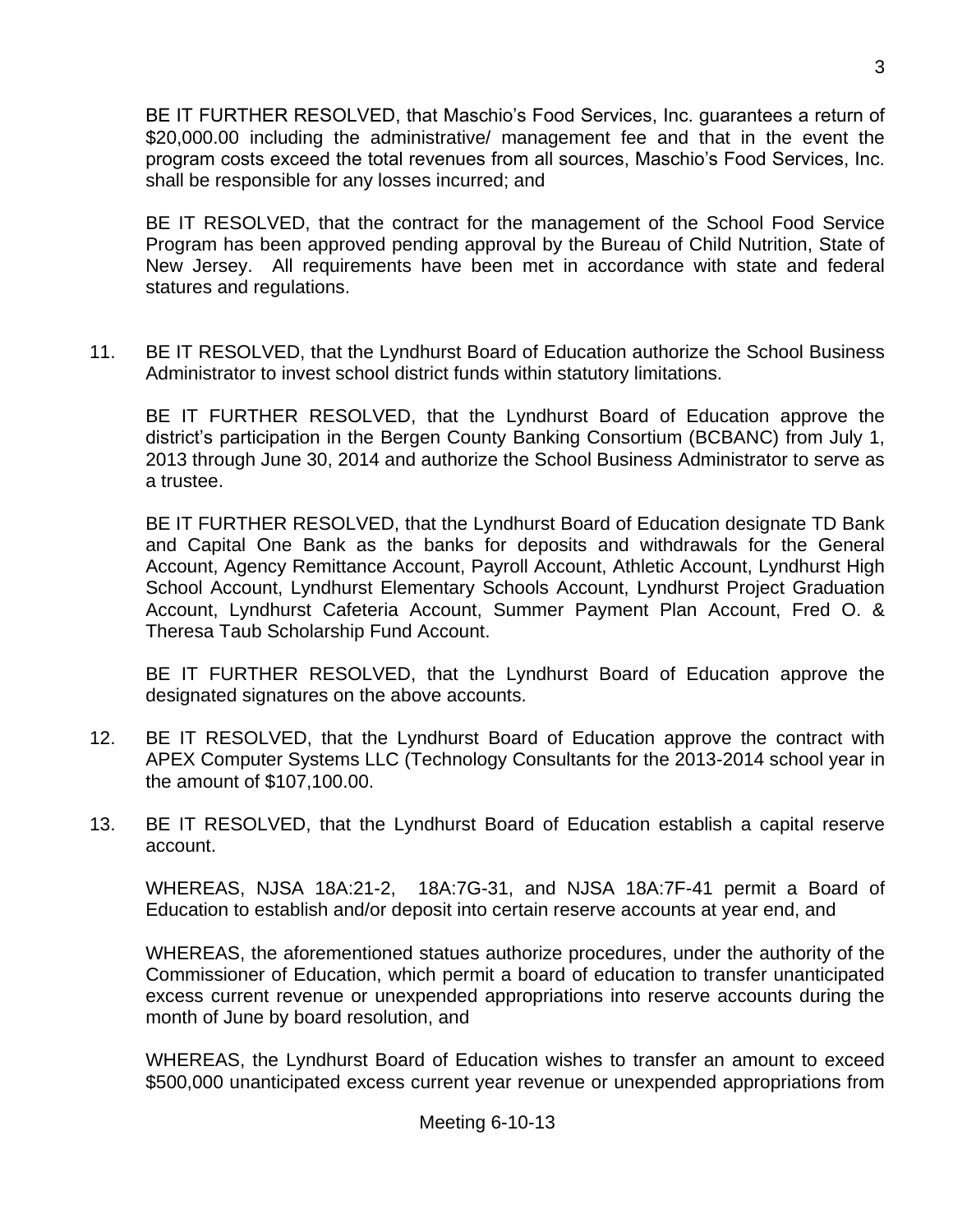the general fund into an Emergency Reserve account and an amount not to exceed \$500,000 unanticipated excess current year revenue or unexpended appropriations from the general fund into a Capital Reserve account at year end, and

WHEREAS, the Lyndhurst Board of Education has determined that an amount not to exceed \$500,000 is available for such purpose of transfer;

NOW THEREFORE BE IT RESOLVED by the Lyndhurst Board of Education that it hereby authorizes the district's School Business Administrator to make this transfer consistent with all applicable laws and regulations.

- 14. BE IT RESOLVED, that the Lyndhurst Board of Education enter into an agreement with Western Pest Services for the 2013-2014 school year at a monthly service fee of \$550.00.
- 15. BE IT RESOLVED, that the Lyndhurst Board of Education enter into an agreement with E-Rate Consulting, Inc. for the 2013-2014 school year.
- 16. BE IT RESOLVED, that the Lyndhurst Board of Education authorizes the School Business Administrator to pay the July bills.
- 17. BE IT RESOLVED, that the Lyndhurst Board of Education of the Township of Lyndhurst, County of Bergen, approve the services for Jarvis Plumbing and Heating through June 10, 2013 in the amount of \$1,396.00.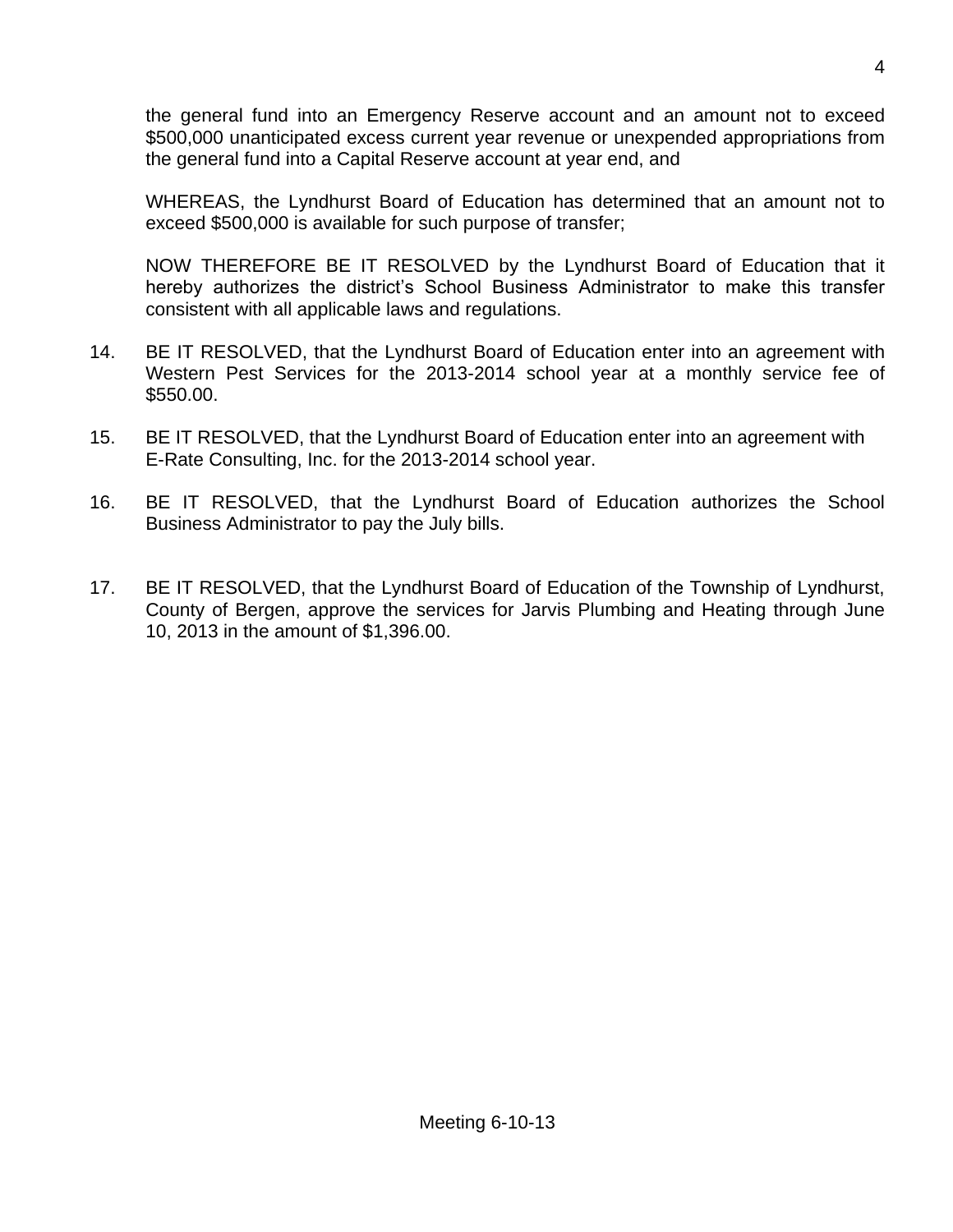James Hooper Sheri Jarvis

Any Board member who takes exception to any of the following listed actions under the category of Education & Curriculum Committee may so indicate now and a separate motion for each of the excepted actions will be entertained.

Motion made by **Second by Second by** that the following Education & Curriculum Committee actions of the Board numbered through through exception actions be adopted.

Roll Call For:

- 1. BE IT RESOLVED, that the Lyndhurst Board of Education approve the 2013 John C. MacLean Scholarship Awards. Copy on file.
- 2. BE IT RESOLVED, that the Lyndhurst Board of Education approve the following new course for the 2013-2014 school year:

AP Computer Science Principles – Course Proposal

- 3. BE IT RESOLVED, that the Lyndhurst Board of Education approve replacing the current AP Computer Science III course with AP Computer Science A course.
- 4. BE IT RESOLVED, that the Lyndhurst Board of Education approve the following new curriculum and curriculum maps aligned to the Common Core State Standards for:

Grade 6 Mathematics Grade 7 Mathematics Grade 8 Mathematics

5. BE IT RESOLVED, that the Lyndhurst Board of Education approve all curriculum and maps on file.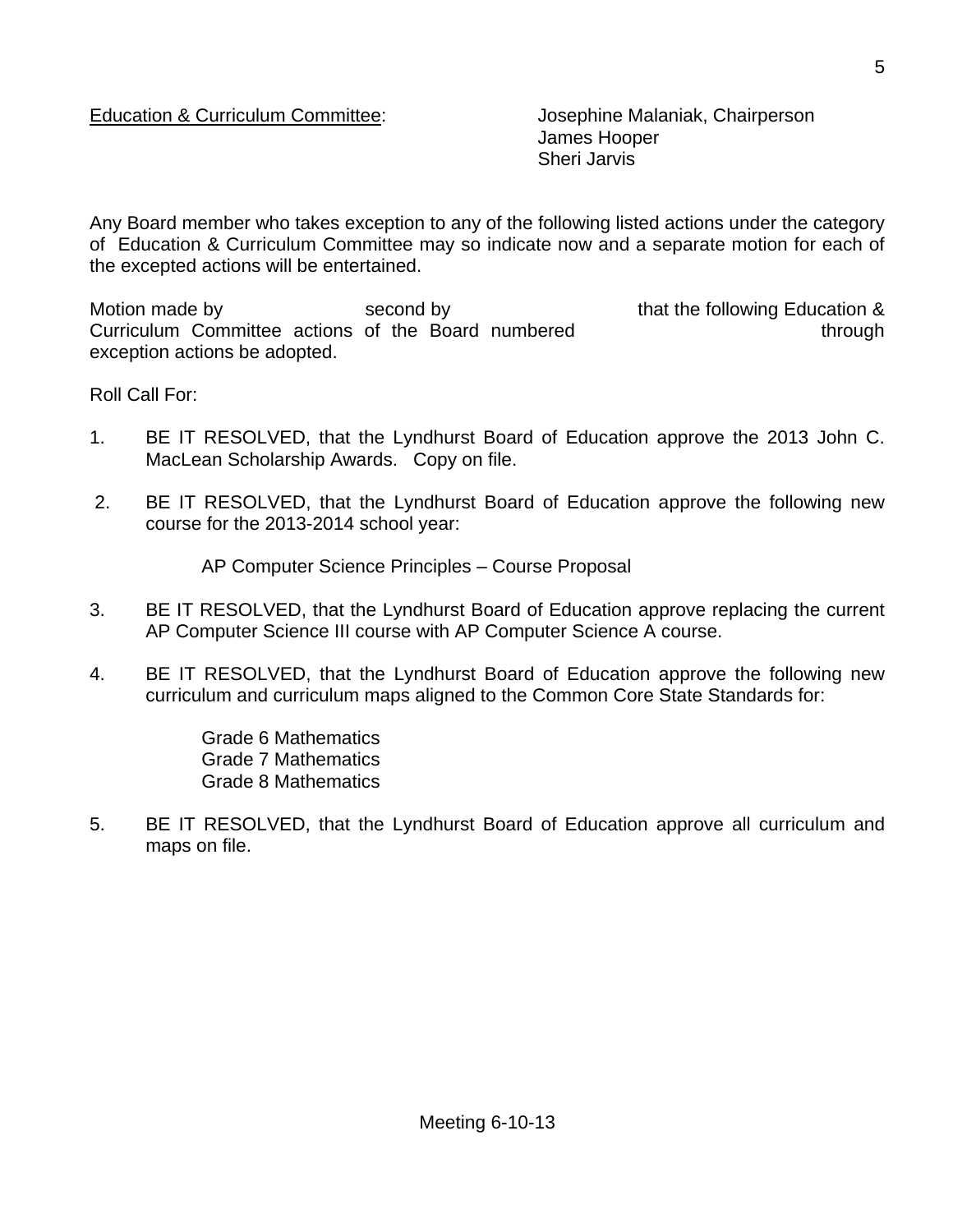## Facilities & District Planning Committee: Stephen Vendola, chairperson

Josephine Malaniak Christopher Musto

Any Board member who takes exception to any of the following listed actions under the category of Facilities & District Planning may so indicate now and a separate motion for each of the excepted actions will be entertained.

Motion made by second by second by that the following Facilities & District Planning actions of the Board numbered through exception actions be adopted.

Roll Call For:

1. BE IT RESOLVED, that the Lyndhurst Board of Education accept the request from Roosevelt School PTA to have a bike rack installed at Roosevelt School. All funding will be provided by the Roosevelt School PTA.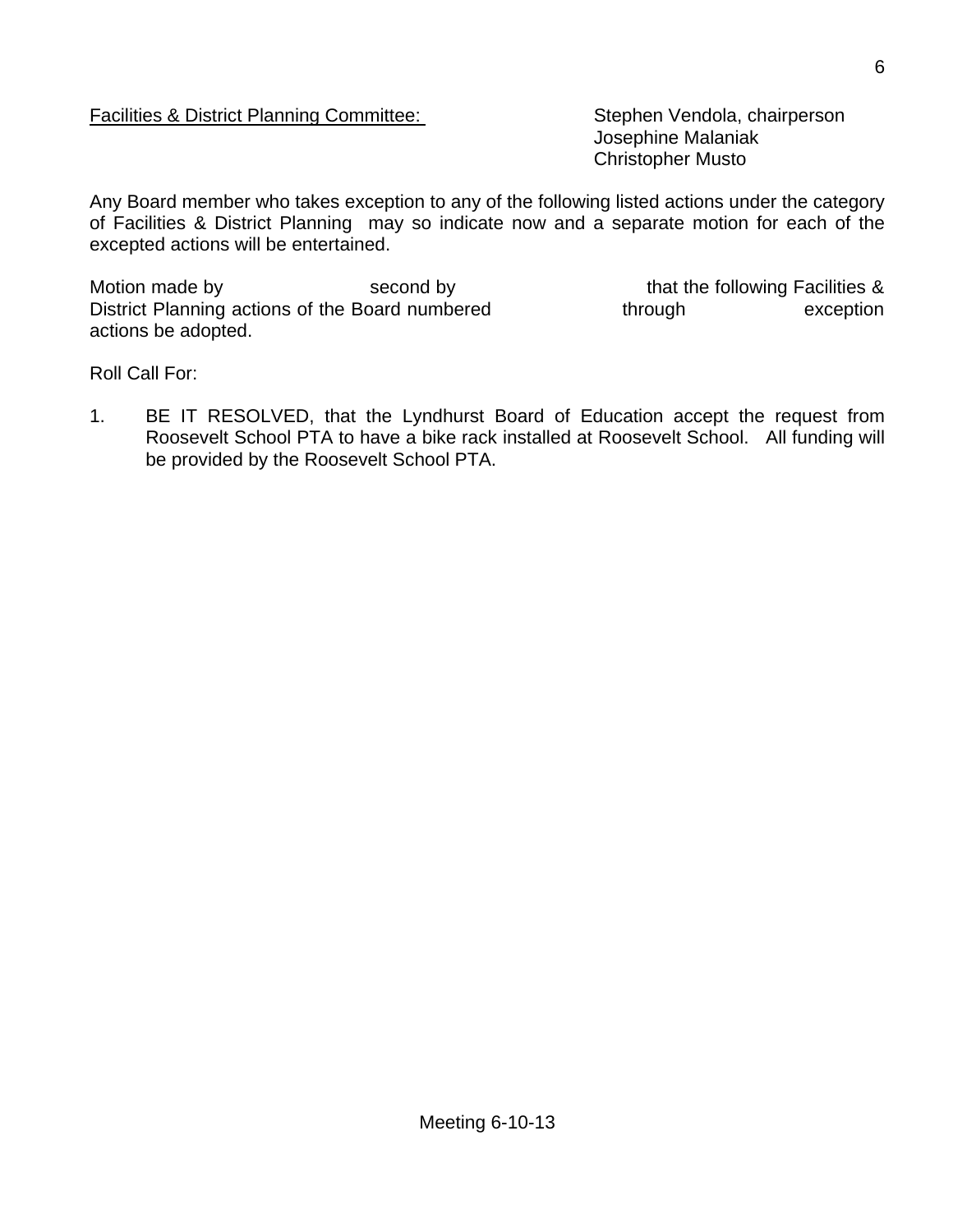Josephine Malaniak Christopher Musto

Any Board member who takes exception to any of the following listed actions under the category of Rules & Regulations may so indicate now and a separate motion for each of the excepted actions will be entertained.

| Motion made by                            | second by |         | that the following Rules & |
|-------------------------------------------|-----------|---------|----------------------------|
| Regulations actions of the Board numbered |           | through | exception actions          |
| be adopted.                               |           |         |                            |

Roll Call For:

1. BE IT RESOLVED, that the Lyndhurst Board of Education approve the following policy:

| Policy 2121 | <b>Organization Chart</b> | $2nd$ Reading |
|-------------|---------------------------|---------------|
|             | Line of Responsibility    |               |

2. BE IT RESOLVED, that the Lyndhurst Board of Education approve the following use of school facilities:

| Organization<br>Jefferson School PTA | <b>Place</b><br>Jefferson School<br>Gym                          | <u>Time, Date, Purpose</u><br>$6:00 - 9:00$ p.m.<br>6/7/13<br>Mother/Son Dance              |
|--------------------------------------|------------------------------------------------------------------|---------------------------------------------------------------------------------------------|
| Jefferson/Columbus PTA               | Jefferson School<br>Art Room                                     | $6:00 - 9:00$ p.m.<br>6/13/13<br>Meeting                                                    |
| <b>Rockin Parties LLC</b>            | <b>High School</b><br><b>Practice Field &amp;</b><br>Parking Lot | 12:00 p.m. $-3:00$ p.m.<br>6/15/13<br><b>Fundraiser for Gabriella</b><br>Pereira            |
| Lyndhurst Council of PTA             | High School<br>Media Center                                      | $7:00 - 9:00$ p.m.<br>6/25/13<br>Meeting                                                    |
| Lyndhurst Wrestling                  | <b>Franklin School</b><br>Gym                                    | $7:00 - 8:30$ p.m.<br>7/11,7/18,7/25,8/1,<br>8/8,8/15,8/22 & 8/29<br><b>Summer Practice</b> |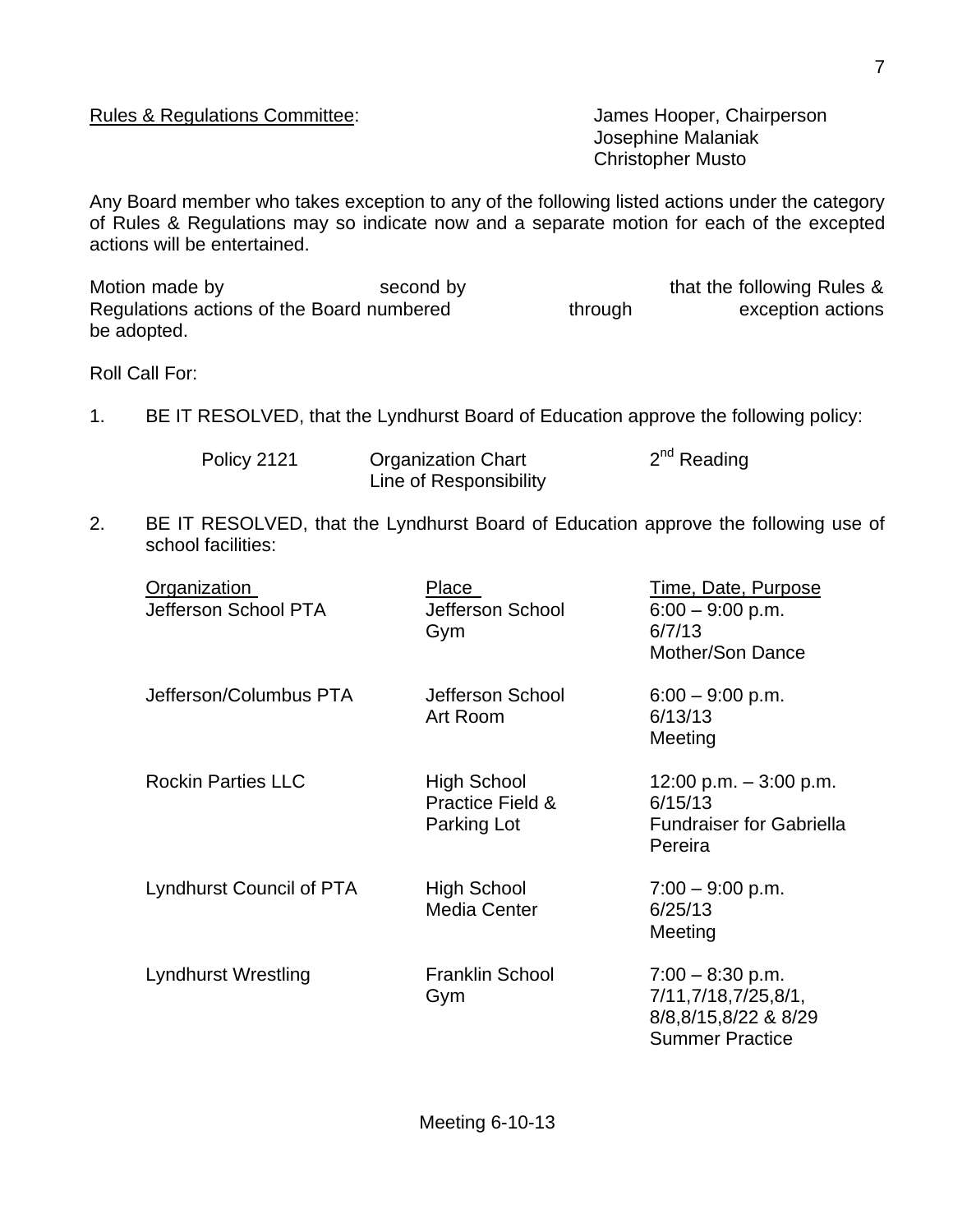3. BE IT RESOLVED, that the Lyndhurst Board of Education accept the following donations made to John C. MacLean Awards Night from:

The Graycliff Fine Dining – Anthony Papamarkos Mashio's Food Service – Frank Maschio Personal Touch Florist – John Monaco

4. BE IT RESOLVED, that the Lyndhurst Board of Education accept a donation of an air conditioner to the Lyndhurst Board of Education from Marlene Krupp.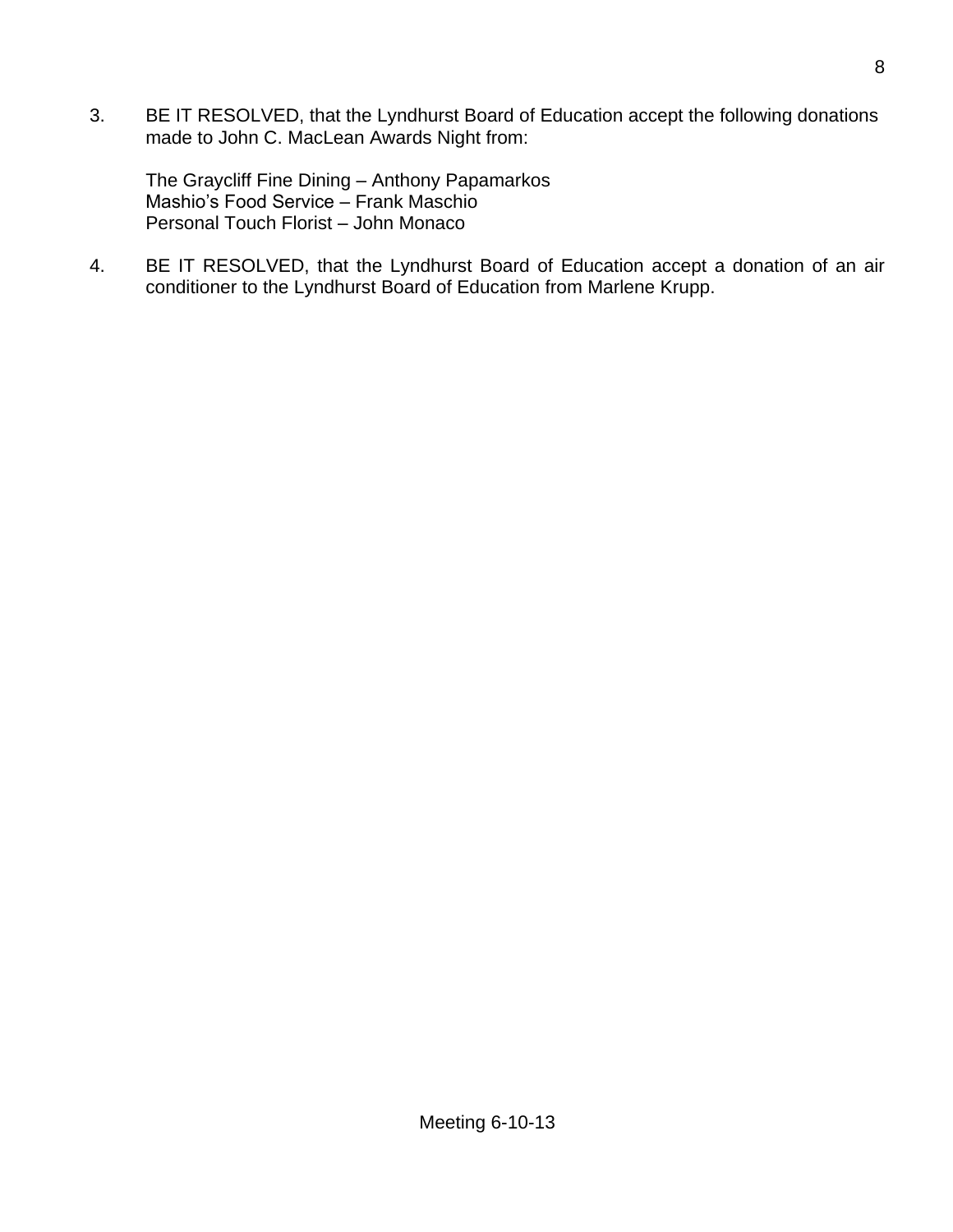Christine Melleno James Cunniff

Any Board member who takes exception to any of the following listed actions under the category of Student Activities & Recognition may so indicate now and a separate motion for each of the excepted actions will be entertained.

Motion made by **Second by** second by that the following Student Activities & Recognition actions of the Board numbered through exception actions be adopted.

- 1. BE IT RESOLVED, that the Lyndhurst Board of Education approve home instruction for (3) students, subject to state approval.
- 2. BE IT RESOLVED, that the Lyndhurst Board of Education approve placement of (1) preschool disabled student to attend SBJC's Maywood Campus, effective May 13, 2013, at a tuition rate of \$57,300.00, pro-rated. Parent will transport student.
- 3. BE IT RESOLVED, that the Lyndhurst Board of Education approve the following Special Education students to attend a Special Education Extended Year Program, summer 2013. Transportation will be provided by SBJC. However, in the case of SBJC's Lodi Campus, Felician School and Jefferson Community, students will be transported by Lyndhurst buses.

| South Bergen Jointure Commission<br>19 Students Full Time | @      | 2,600.00             | \$49,400.00                        |
|-----------------------------------------------------------|--------|----------------------|------------------------------------|
| <b>Estimated Transportation</b>                           |        |                      | \$30,000.00                        |
| <b>SBJC Outreach PT/OT Services</b>                       |        |                      | \$4,500.00 Estimated               |
| <b>Bergen County Special Services</b><br>6 Students       | @      | 4,300.00             | \$25,800.00                        |
| Banyan School<br>1Student H.S.<br>1 Student Elementary    | @<br>@ | 4,812.66<br>4,178.52 | 4,812.66<br>4,178.52<br>\$8,991.18 |